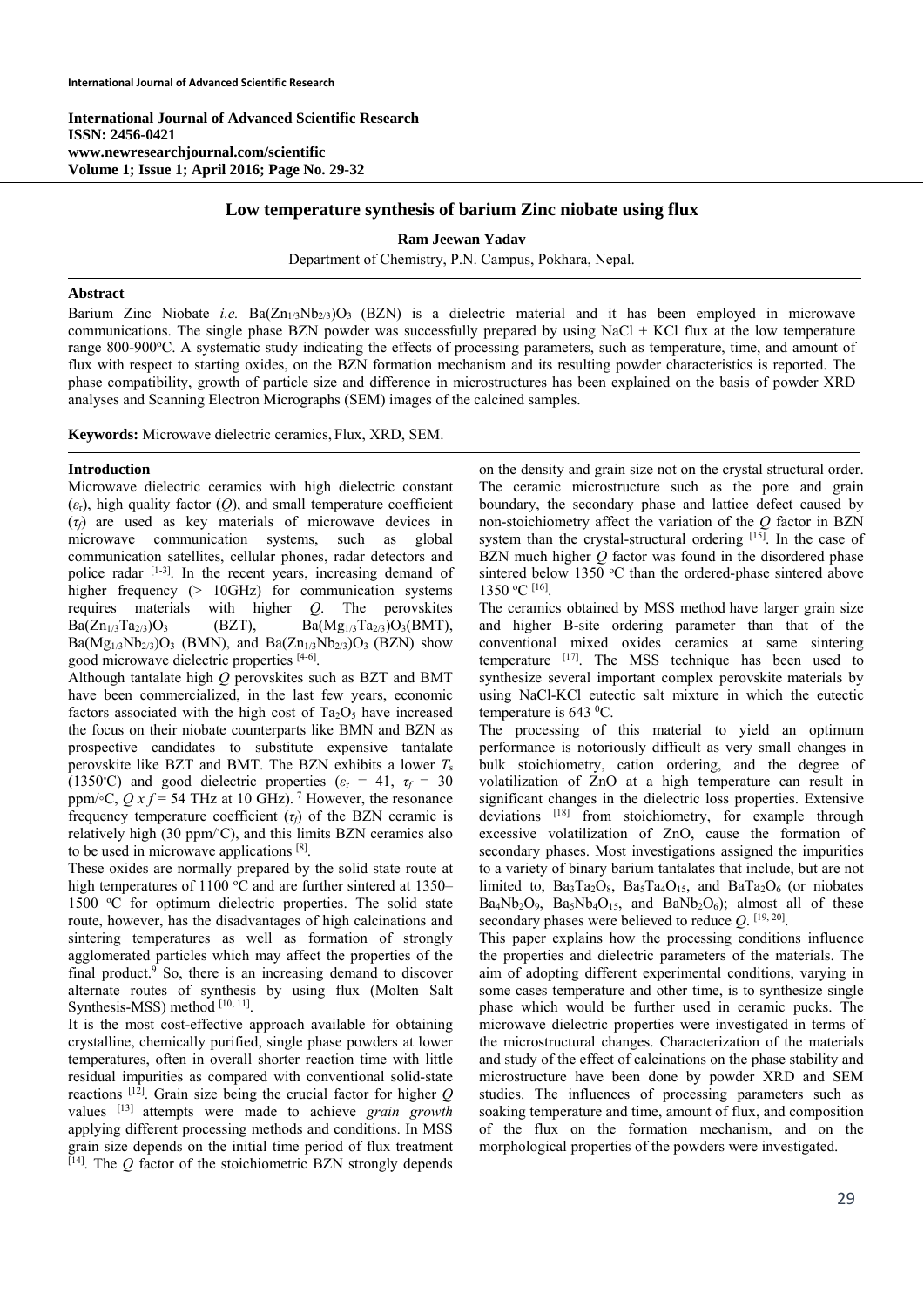## **Experimental Procedure**

Different batches of samples of BZN composition with flux (Equimolar NaCl + KCl; Total weight of the salt to oxides  $0.5$ ) were prepared. The starting materials were  $BaCO<sub>3</sub>$  (99<sup>+  $\%$ </sup>) Sigma Aldrich, USA), ZnO (99+ % Sigma Aldrich, USA), and Nb2O5 (99.5% Alfa aesar, UK). The samples were ground in *acetone* for 1h using Agate mortar- pestle to obtain homogeneous mixtures and then calcined at 800 °C-900 °C for different durations (Table 1). The materials, after calcinations on attaining room temperature, were washed with hot distilled water several times until the filtrate gave no precipitate with AgNO3. The powders were then dried and subjected to characterizations. Powder XRD (Fig.1 & 2) of different samples undergone calcinations at various temperatures and durations were carried out and the samples were further examined (Fig.3) by using Field Emission Scanning Electron Microscopy (FESEM).

| Table1: Samples compositions and processing summary |  |  |  |
|-----------------------------------------------------|--|--|--|
|-----------------------------------------------------|--|--|--|

| Samples with flux | <b>Calcinations</b> |
|-------------------|---------------------|
| A                 | 800 °C/6h           |
| В                 | 850 °C/3h           |
| C                 | 900 °C/3h           |
| D                 | 900 °C/3h           |
| E1                | 900 °C/(3hx2)       |
| E <sub>2</sub>    | 900 °C/(3hx3)       |
| E3                | 900 °C/(3hx4)       |
| F                 | 900 °C/6h           |
| G1                | 900 °C/6h           |
| G2                | 900 °C/(6h x 2)     |
| G3                | 900 °C/(6h x 3)     |
| G4                | 900 °C/(6h x 4)     |



Fig 1: Powder XRD patterns of BZN with flux samples calcined at 800 °C- 900 °C for 3-12hrs. **[All samples After Wash]** 



Fig 2: Powder XRD patterns of BZN with flux samples calcined at 800 °C- 900 °C for 6-24hrs. **[AW= After Wash; BW= Before Wash]**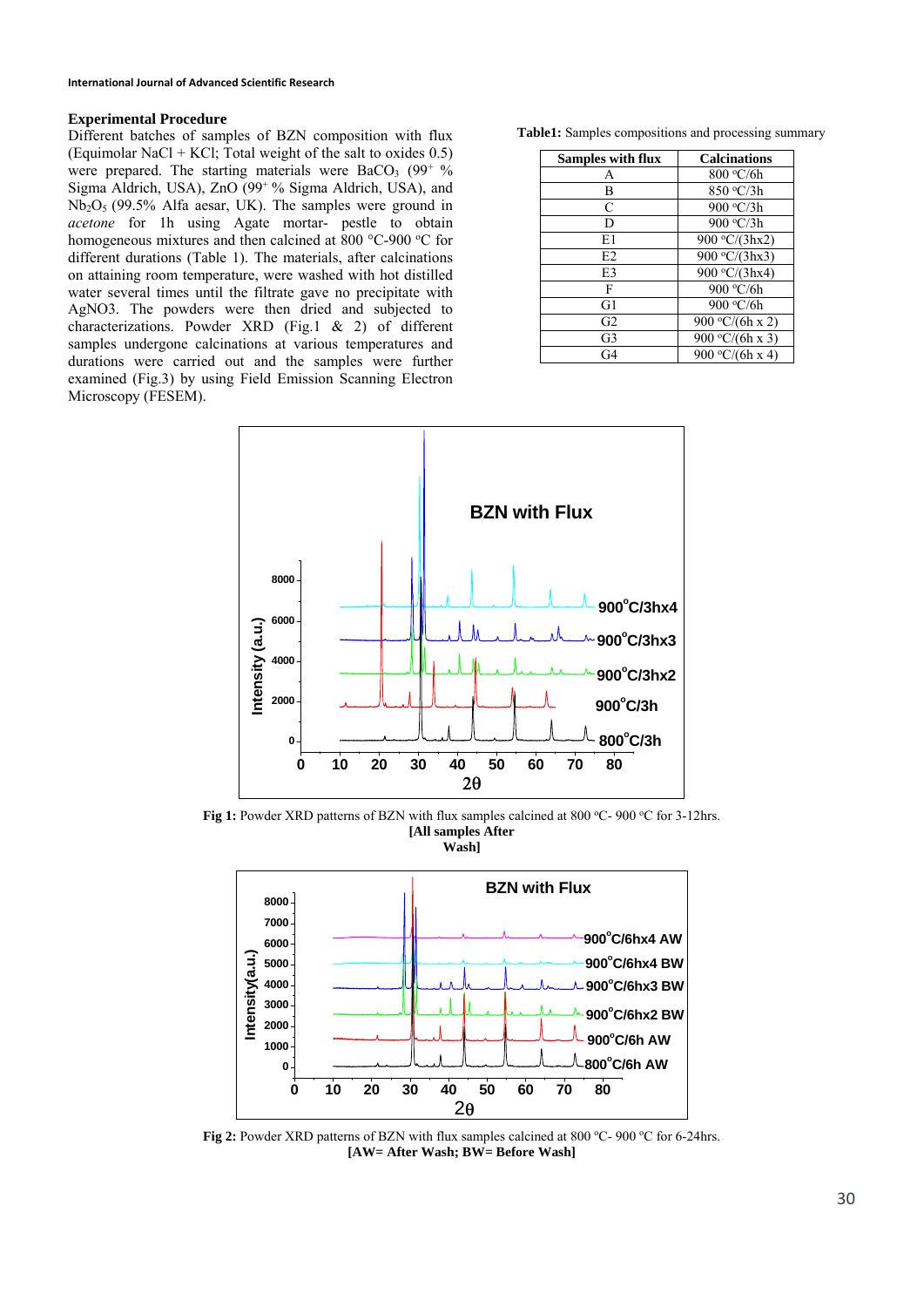#### **International Journal of Advanced Scientific Research**

The fig.1 shows PXRD patterns of five samples with flux which were calcined at 800-900 °C temperatures for three and multiples of three hours:  $1<sup>st</sup>$  sample at 800 °C for 3hrs,  $2<sup>nd</sup>$ sample at 900 °C for 3hrs,  $3<sup>rd</sup>$  sample at 900 °C for 3hx2, 4<sup>th</sup> sample at 900 °C for 3hx3, and  $5<sup>th</sup>$  sample at 900 °C for 3hx4. Similarly, fig.2 shows PXRD patterns of six samples with flux which were calcined at 800-900 °C but with different durations than before *i.e.* 6hrs and multiples of six hours:  $1<sup>st</sup>$  sample at 800 °C for 6h, 2<sup>nd</sup> sample at 900 °C for 6h, 3<sup>rd</sup> sample at 900 °C for 6hx2,  $4<sup>th</sup>$  sample at 900 °C for 6hx3,  $5<sup>th</sup>$  and 6<sup>th</sup> samples at 900 °C for 6hx4; first, second and sixth samples after washing while the rest samples before washing the flux. It can be seen that all these samples crystallize in a pure perovskite phase, *i.e.* single phase- free of impurities.

The microstructures were observed using Field Emission Scanning Electron Microscopy (FESEM) on FEI quanta 3D FEG-FESEM coating the sample with Gold. Figures 3 below show the SEM images of some of the BZN samples *with flux* calcined at 800-900  $\mathrm{^{\circ}C}$  for various durations.



**Fig 3:** Scanning electron microscopy (SEM) images of BZN samples with flux calcined at 800 °C- 900 °C for various durations.

### **Result and discussion**

The results of this study provide an explanation for the variations in particle size and crystal structure of BZN due to change in kinetics of its synthesis. Powder XRD profiles of BZN powders with flux calcined at various temperatures and

durations (Fig.1  $\&$  2) show that the ceramics compositions are single phase, exclusively composed by BZN perovskite phase without crystallised secondary phase at lower temperatures (800 °C-900 °C) of calcinations. The formation of pure BZN perovskite phase even at a temperature of 800 °C demonstrates the fact that molten salt eutectic indeed accelerates the kinetics at this low temperature by orders of magnitude and facilitates the formation of BZN. This could be attributed to the enhanced diffusion coefficients in the molten chloride liquid phase [21-24]. Figure 3 shows SEM microstructure of the calcined BZN samples at different experimental conditions. The micrograph indicates the average particle size of the calcined powders in the range of 89-960 nm. The samples calcined at 850  $\textdegree$ C/3h and that at 900 °C/3h have submicron crystallites with average size of 89-373nm and 100-380nm respectively. The grains are not uniform, some are quadrate while some are rod or cylindrical in shapes. The sample calcined at  $900 °C/3h$  is comparatively more packed. The sample calcined at 800 °C/6h show some needle shaped as well as some spherical grains with much variation in average grain size 145-685 nm. There is very significant increment in the grain size and packing both in comparison to that of 850 °C/3h calcined sample. The sample calcined at 900 °C/6h show improved homogeneity with quadrate shape grains. These revealed that the molten salts acted as a mere solvent which accelerated the rate of formation of the desired BZN without interfering with the final compound. SEM analyses indicated that the calcinations of flux treatment.

## **Conclusions**

 $Ba(Zn_{1/3}Nb_{2/3})O_3$  was successfully synthesized at a low temperature (800-900 °C) and short time (3-6 hrs) of heating using NaCl–KCl flux *i.e.* molten salt synthesis (MSS). The experimental data justify the fact that grain size depends on the initial time period of flux treatment.

XRD results revealed that the molten salts acted as a mere solvent which accelerated the rate of formation of the desired BZN without interfering with the final compound. SEM analyses indicated that the calcinations temperature, time and flux played an important role in the development of BZN particle morphology.

## **Acknowledgments**

The author expresses sincere and heartfelt gratitude to Prof. Dr. M. Thirumal, Department of Chemistry, University of Delhi, Delhi 110 007, India; for able guidance, lively discussions, honest criticisms and constant encouragement to excel in the research work. The author is thankful to University Grants Commission, Sanothimi, and Tribhuvan University, Kirtipur, Kathmandu, Nepal, for providing research fellowship and study leave.

#### **References**

- 1. Wersing W. Electric Ceramics, Ed. by B. C. H. Steels (Elsevier Applied Science, London), 1991, 67.
- 2. Zhong-qing T, Han-xing L, Hong-tao Y, Shi-xi O. J Wuhan Uni- Mater Sci Ed*.* 2004; 19:17-19.
- 3. Galasso F, Katz L, Ward R. J Am Chem Soc. 1959; 81:820.
- 4. Kawashima S, Nishida M, Ueda I, Ouchi H. J Am Ceram Soc. 1983; 66:421.